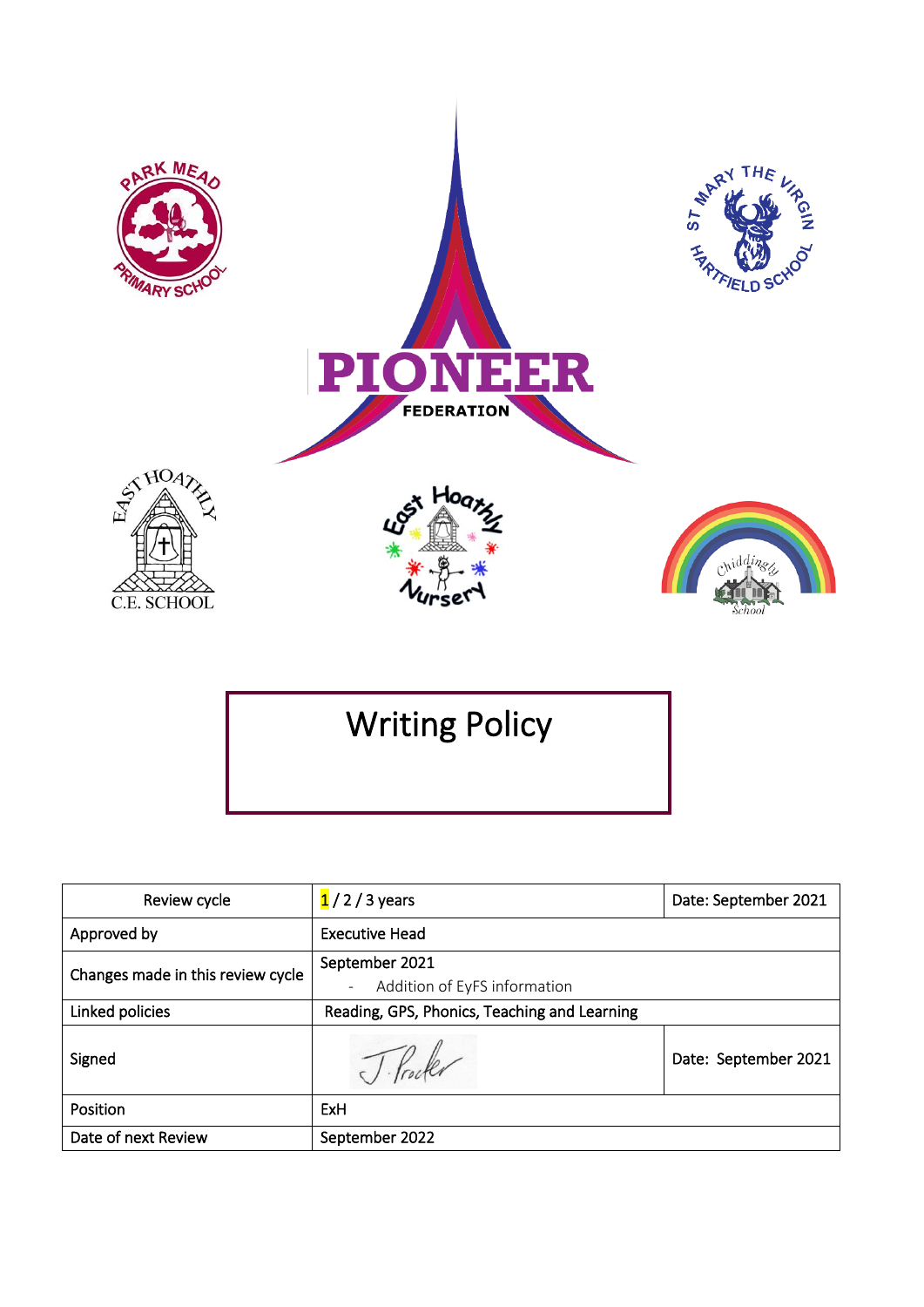#### INTRODUCTION:

This document is a statement of the aims and strategies for the teaching and learning of writing at Pioneer Primary Schools. It will be reviewed in accordance with our School Development Policy to ensure we are constantly reviewing our practice to achieve the best outcomes for all children.

#### AIMS:

Our aims are based on the core vision and belief for all Pioneer schools:

*'Our shared vision and set of values that underpin all that we do, have a central focus on creative, innovative and engaging teaching that develops a love and interest in learning and promotes whole federation community wellbeing. Our vision is for our children to value learning as a creative endeavour that underpins their aspirations for great futures and to ensure that we are all focused on seeing opportunities and believing that anything is possible. We craft meaningful contexts for learning and tasks that develop key skills for independence, confidence and resilience, which actively engage children.'*

In Reception through to Year 6, children are taught writing within their classes. Through differentiation and the support of Teaching Assistants, all children will receive high quality teaching and appropriate support in order for every child to reach their full potential. Children that have a Special Educational Need or Disability (SEND) may also be withdrawn in order to receive intervention that focuses on the child's more specific individual needs. Higher attaining children are also identified and challenged appropriately, ensuring they are engaged and excited by their learning. A clear lesson objective and success criteria are a feature of all English lessons; working walls support learning in the classrooms and evaluative marking is used, as detailed in our Book Policy. Termly assessment informs planning and reference is made to the National Curriculum in medium term plans, on which coverage is tracked. The use of computing enables children to use and apply their developing skills in English in a variety of ways and we encourage children to use ICT as a resource for learning, whenever appropriate. We use rich and varied texts for pupils to draw on in their writing which should link with their topic, encouraging writing to be cross-curricular.

Our English lessons also include the teaching of phonics, reading and grammar and punctuation: for more detailed information on the teaching of these please see the policies below:

- [Pioneer Federation Reading Policy \(including the teaching of phonics\)](https://www.pioneerfederation.co.uk/wp-content/uploads/2019/12/English-Policy-Reading.pdf)
- [Pioneer Federation Grammar, Punctuation and Spelling Policy](https://www.pioneerfederation.co.uk/wp-content/uploads/2019/10/Grammar-Punctuation-Spelling-Policy.pdf)

#### WRITING EXPECTATIONS:

At Pioneer Federation schools, we aim to develop our children as writers in the following ways:

- Treat children as writers, from the earliest stage, who have ideas that they will want to communicate, building on writing skills they have acquired.
- Provide experiences where the children can acquire confidence and a positive attitude to writing.
- Develop and sustain writing skills by providing opportunities for children to write for a range of purposes and audiences.
- Use guided writing sessions to model writing skills, teaching children how to compose, amend and revise their writing.
- Teach children to become critical readers of their own writing by using self-evaluation and checking their work independently for sense, accuracy and meaning.
- Teach children how to edit and improve their work, with a differentiated approach that is appropriate for their year groups.
- Teach grammar and punctuation in the context of children's own writing, as well as through discrete lessons (see Grammar and Spelling policy for further information).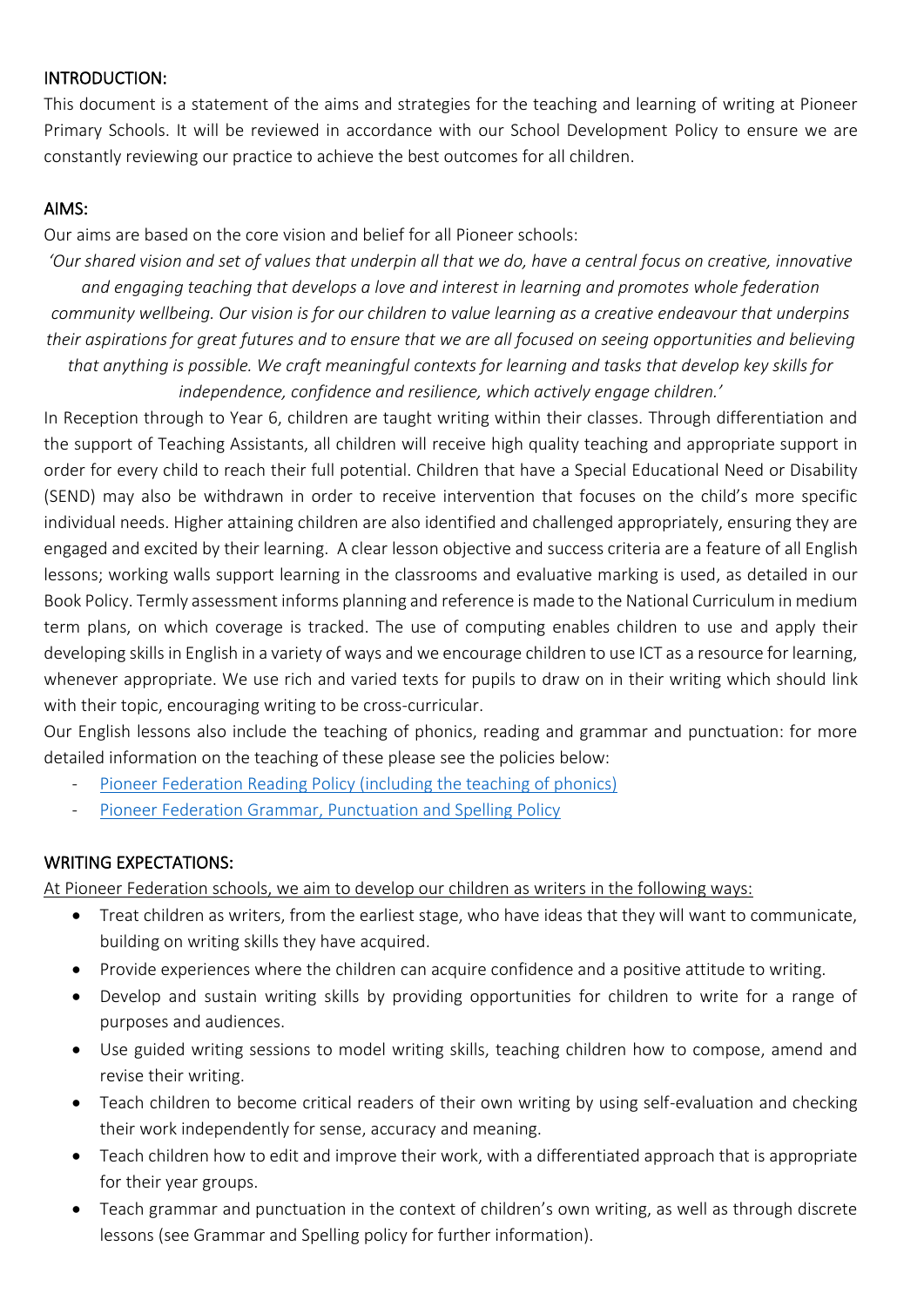- Teach children to develop their ability to organise and present imaginative and/or factual writing and poetry in different ways.
- Teach strategies for spelling to enable children to become confident and competent spellers (see Grammar and Spelling policy for further information).

The children in our schools should:

- Experience a wide range of writing activities, to include both chronological and non-chronological writing.
- Relate writing to their own experiences and environment.
- Discuss their writing frequently, talking about the various types and purposes of writing.
- Be aware of the need to write legibly and to use layout and space effectively to aid the reader.
- Experience grammatical vocabulary such as: sentence, verb, tense, noun, adjective, pronoun etc. both in the context of their own writing and through specifically designed activities.
- Read examples of 'good' writing in various forms and begin to recognise the criteria for such writing.
- Have experience of and become accustomed to drafting and redrafting their work.
- Write in response to a wide range of stimuli.
- Become increasingly aware of the correct modes of punctuation and spelling through the learning of rules and some rote learning of common exceptions.

We also aim for children to:

- Achieve a writing ability at least comparable with their age-related expectations.
- Develop their creativity, accuracy and own 'author's voice' in their writing.
- Enjoy, and have experience of, a wide variety of genres, including those of their own and other culture.

## EARLY YEARS:

In the Early Years, writing development involves mark-making and gross and fine motor practice and refinement. Writing opportunities are evident in a range of forms and using a range of media. Children will explore writing provision that begins in Nursery with mark-making and line drawing, and continues into Reception with early writing skills, including using phonetic knowledge and high-frequency-word spelling. Through the Reception year, children will develop the ability to read and write CVC words, simple phrases and sentences that can be read by others and they will develop their writing of recognisable letters. Children will be assessed at the end of the Reception year on the writing Early Learning Goal.

Under the 2021 Framework, Physical Development will be strengthened to include a greater focus on development from birth to reception and on the link between gross and fine motor skills. Literacy will include a stronger emphasis on pre-reception literacy learning, and the link between language comprehension and later reading and writing. Changes to the EYFS assessment system means that children will be recorded as being 'on track' or 'not on track' for writing. Provision should be made within the environment for more able writers to flourish.

## HANDWRITING:

Throughout the Pioneer Federation, good presentation is emphasised at all times and through all forms of writing. We recognise a strong link between good handwriting and good spelling. Developing a flowing style means a child is more likely to become a good speller. Wherever possible, we use handwriting practice to support spelling. See the Handwriting Policy below for more detailed information.